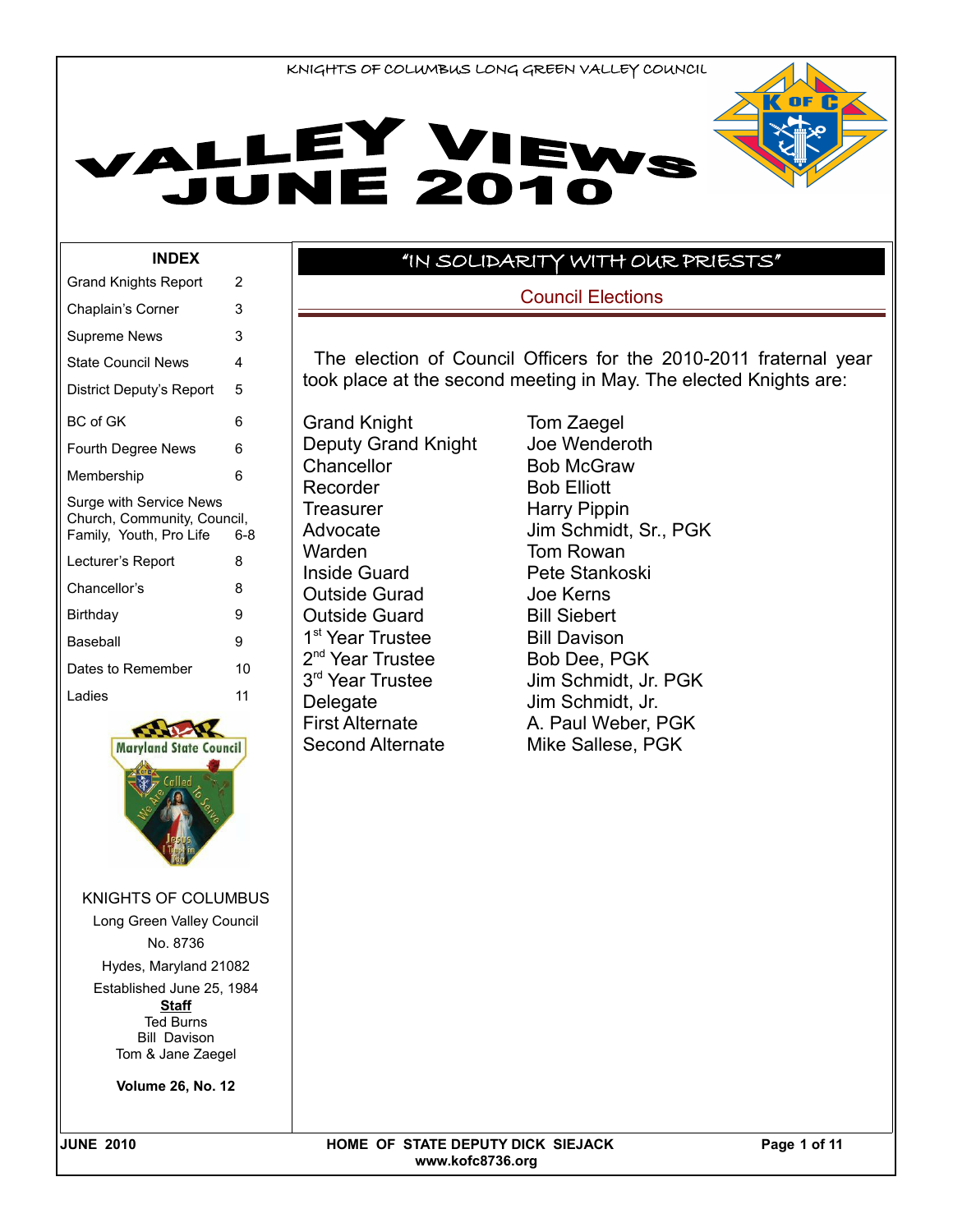### **GRAND KNIGHTS REPORT**

Dear Brothers,

 Congratulations to our Worthy Chaplain Father William Foley on the celebration of his 36th anniversary of his ordination to the priesthood on May 18. Father is a blessing to our Council and the Parish community of St. John the Evangelist. It is also wonderful to hear him speak openly and often about his love for this vocation and how gratified he is to have made this choice. Hopefully this will be enthusiastically noted by our youth and an encouragement to consider a vocation in the religious life.

The 112th State Convention was a huge success. We congratulate our State Deputy and Brother Council member, Dick Siejack, and the State Officers and Convention Committee for a fantastic event. Our District Hospitality room was also a huge success. Thanks to Joe Wenderoth for his leadership and creativity in this project, and to Cassie, Tom Rowan, Joanne Cross, and Chuck Bogdanowicz for their special efforts. Also we appreciate the efforts of the others who pitched in to help, and especially to our District Deputy, Brian OConnor, and the other District 1 Grand Knights and their council members who helped out. We did well among the Division B Councils in the awards Competition, receiving the following recognition and awards:

Plaque recognizing our participation in the Surge with Service Program

First Place plaque for best Lecturer Program

Second Place Certificate for Insurance results

Second Place Certificate for the Knights Ladies Auxiliary Programs

Third Place Certificate for Council Bulletin (Newsletter)

Third Place Certificate for Community Activities

Third Place Certificate for Council Activities

Third Place Certificate for Youth Activities

Framed Certificate Special Honor Award from State Deputy recognizing the Love, Support and Dedication provided by our Council

I am proud and grateful for all the hard work and efforts of the Program Directors and Project Leaders that resulted in not only these awards and recognition, but also for all the Projects throughout this past Fraternal Year. We have truly answered the call to serve.

We are on track to meet, and possibly exceed our membership quota for this year. Please do not let up though. There are 4 to 5 candidates waiting in the wings for interviews. I ask also that you all continue to solicit new members for our Council so that we can continue to grow with fresh new ideas and supporters.

 Thanks to Jim Schmidt, Sr. and Tom Rowan for their leadership on a very successful Spring Fling Beer stand. We are also grateful for all who helped out throughout the weekend. We had record sales of over 9 half kegs of beer and contribution of \$2,468 to the Parish as a result.

| <b>JUNE 2010</b> | HOME OF STATE DEPUTY DICK SIEJACK<br>www.kofc8736.org | Page 2 of 11 |
|------------------|-------------------------------------------------------|--------------|
|------------------|-------------------------------------------------------|--------------|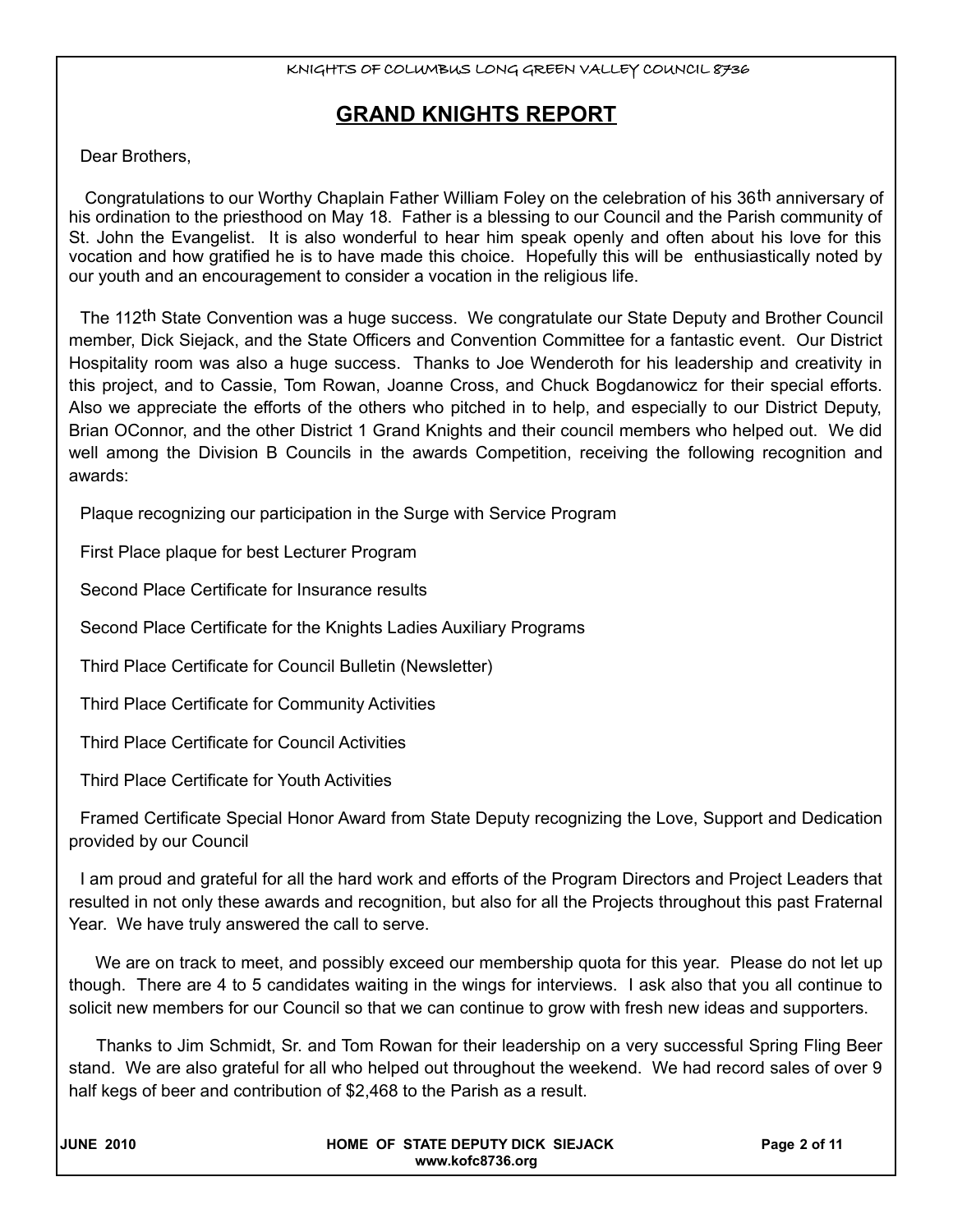We are contributing \$250 to the State Council Ultrasound Program and hope to conduct a fund raiser soon to go towards a further contribution.

 At the request of Colleen Sisolak, SJE Youth Ministry Director, we are sponsoring Alter Servers so that they can attend the TIM annual trip to Cascade Lake. Our donation of \$375 will allow 15 Servers to attend as a thank you for their service to the parish this past year. The Knight support is being recognized in the invitations being sent to all alter servers.

 Please support the Red Cross Blood drive on June 5th. Ray Deitz is organizing and coordinating this special semiannual program again. He can use your help with donor sign ups and solicitation, as well as your own donation if you are able.

 Thanks for all that you do in answering the call to serve. And always remember to stay faithful and be grateful.

### **CHAPLAIN'S REPORT**

**Fr. Foley 410-592-6206**

Dear Brother Knights,

The summer is here and I am sure you look forward to some time for rest and relaxation with your family. Congratulations to all of our fathers on "Father's Day" May God Bless for the wonderful example you show in the love and care of your sons and daughters.

Thanks so much to all of the Knights who contributed of their time to the annual "Spring Fling", and for the donation of the "Holy Water" that was dispensed to those who were thirsty. This years "Spring Fling" was the best ever: Good weather, good crowds and good profit for the parish.

Father Foley

### **SUPREME COUNCIL NEWS**

### **My Brother's Keeper**

**Earlier this year at a conference for business leaders, I had the opportunity to listen to Nobel Peace Prize winner Muhammad Yunus argue for a new kind of capitalism.**

Yunus is one of the world's foremost "social entrepreneurs" – using the tools and skills of an entrepreneur to create positive change in society. He won the Nobel Prize in 2006 for his work in microbanking – making small loans to the poor.

What Yunus said struck me. He explained that it was important to offer "selfless capitalism" as an alternative to "selfish capitalism." Business leaders need to be offered that choice, he said.

But the more I thought about his words, the more I came to disagree with his question. We don't need to ask, "Should I be selfish or selfless?" Rather, the question is the one that comes from the first pages of Genesis: "Am I my brother's keeper?" (Gen 4:9)

We need to realize that the answer to that question is a resounding "Yes." And as Knights of Columbus, there is no other way for us to interpret the importance of charity, unity and fraternity except by answering "Yes."

In thinking about this, I thought about someone I consider to be one of the great social entrepreneurs of the 19th century – someone whose work we are all familiar with: Father Michael J. McGivney.

| <b>JUNE 2010</b> |
|------------------|
|------------------|

#### HOME OF STATE DEPUTY DICK SIEJACK **Page 3 of 11 www.kofc8736.org**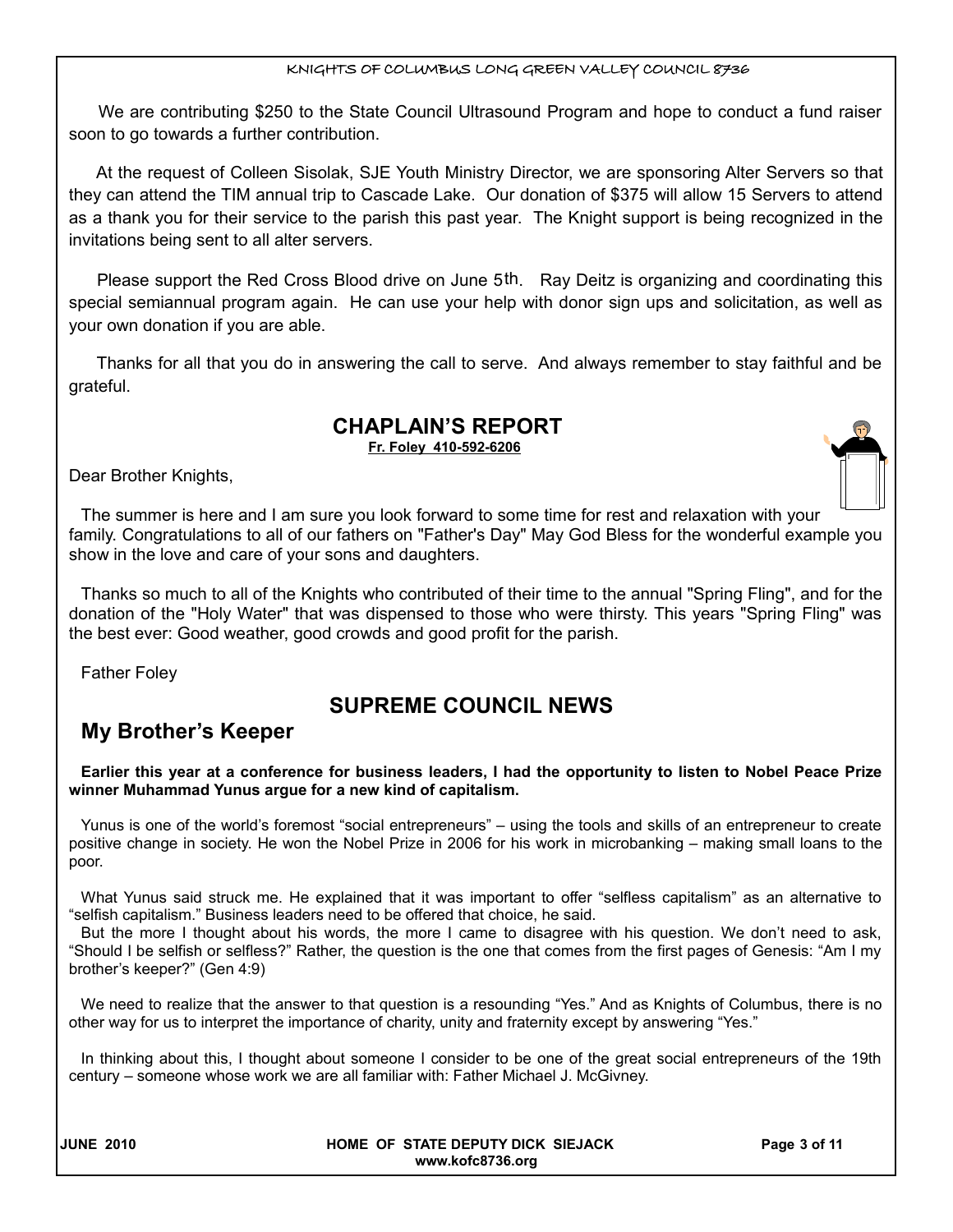Father McGivney founded the Knights of Columbus because he understood that he was his brother's keeper. In understanding that, he established what has become a vibrant and successful business model, all because we continue to answer: "Yes, we are our brothers' keepers." We put our brother Knights – and the assets they entrust us to protect – before profit.

That commitment is what has kept the Knights of Columbus strong and profitable despite the enormous economic changes that have occurred over the past 128 years. Economic models change, but the success that comes with doing the right thing, and putting people first, does not. Our fraternal model, in which charity, unity and fraternity are our guiding principles, is not something that has value only in a Catholic organization. In fact, such a model is needed for a truly sustainable economic system. If the business community at large had embraced such a model in the past, we would not have felt the pain and turbulence of the past year and a half. The English poet John Donne once wrote: "No man is an island, entire of itself; every man is a piece of the continent, a part of the main. … Any man's death diminishes me, because I am involved in mankind."

This is true in our families, in our parishes and in our councils, and it is especially true in what we do today at work, in the business decisions we make.

Unfortunately, those who still believe in the option of "selfish capitalism" have fostered the illusion that our society and economy can prosper on a sea of moral relativism.

The economic reality is that it cannot. For "no man is an island," and only when we realize that all of us are interconnected can we effectively build the safe harbor everyone is looking for.

When Pope Benedict XVI criticized the "dictatorship of relativism" shortly before his election in 2005, most people applied his words to social issues. Now, we know they have an even broader meaning. As the current economic crisis shows, the heavy hand of relativism is as much to blame in the realm of business as is the failure of economic models and forecasts.

Our task, then, is to realize that Christ gave us two commandments: to love God wholeheartedly, and to love our neighbors as ourselves. An authentic following of that first commandment must lead to the second. And in following the second commandment, we will live up to Christ's call to be known as Christians by the way we love one another.

This is the reason charity is the first principle of the Order. This is what makes the Knights of Columbus different and as relevant in 2010 as it was in 1882.

#### **Vivat Jesus!**

### **STATE REPORT**

### **Maryland State Council Charity Fund**

As mentioned last month donations to the Fund have drastically slowed up since the first of January but now applications for financial assistance have also slowed up. For the first six months of the fraternal year we typically received three or four donations a day. Now we're lucky to receive three or four donations a week. As for applications, we were receiving on the average about two requests a month for assistance. However, since last month's article was written we haven't

received an application. Hopefully this is a sign that the economy is improving but it may be just a short term anomaly. Therefore we're still asking the District Deputies and Grand Knights to continue to support the Charity Fund by promoting the program within their districts and councils.

So far this fraternal year, from July 1, 2009 through March 31, 2010, \$22,392 has been granted to those in temporary financial need. During this time twenty-one applications for assistance were received. Twelve were approved, five were denied, three were withdrawn, and additional information is still needed on one of them. Payments have been made for medical bills, mortgages, utilities, rents, funerals, auto payments and insurance, loans and other services.

| <b>JUNE 2010</b> |  |  |
|------------------|--|--|
|                  |  |  |

HOME OF STATE DEPUTY DICK SIEJACK **No. 2010** Page 4 of 11 **www.kofc8736.org**

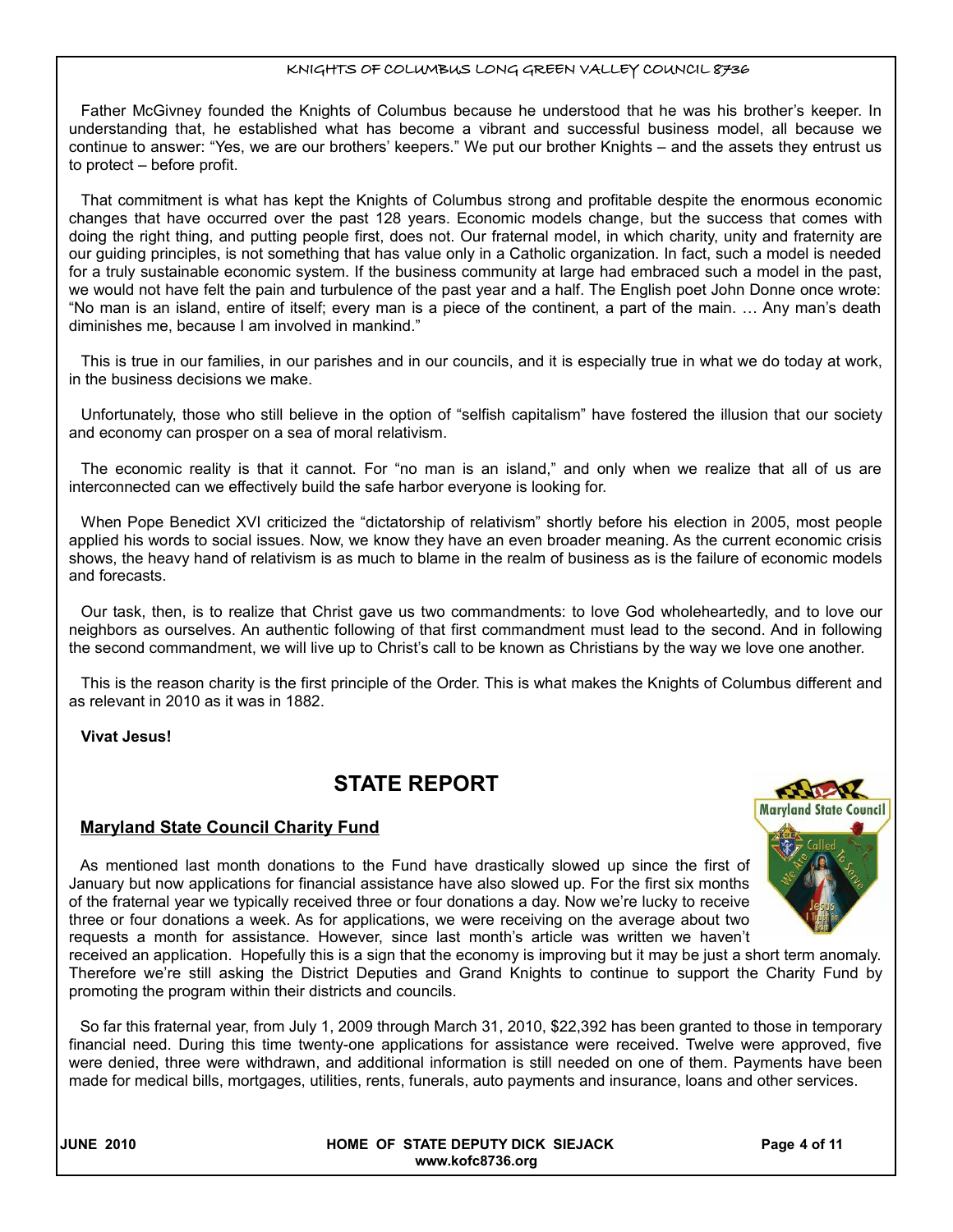Complete details about the Fund and applications for financial assistance are available on the State Council website (www.kofc-md.org). Inquiries may also be made to Patrick E. Corcoran, 410-588-5880, or Patrick J. Cantwell, 301- 952-8290.

Remember, Charity is the first principle of the Order.

### **DISTRICT DEPUTY MESSAGE**

| Every Council a Star Council |            |         | numbers as of $5/19/2010$ |                  |
|------------------------------|------------|---------|---------------------------|------------------|
| Council No                   | <b>New</b> | Dropped | Net Membership            | Net<br>Insurance |
|                              | Members    | Members | Increase                  | Increase         |
| 8736                         |            |         |                           | $5*$             |
| 9815                         |            |         |                           | $3*$             |
| 10100                        |            |         |                           |                  |
| 11372                        | 14         |         |                           | $6*$             |
| District Total               | 35         |         | 27/90%                    | 14/127%          |

Star District Goals 30 New Members; 11 Insurance Members \* Meets Quota

What a convention!!!! Let me start first by thanking all the councils attending for their help with the hospitality room. Each council that attended received awards Saturday morning. Long Green & Fr Maurice J Wolfe Councils both won several program awards. Of particular note, Fr. Wolfe 1st degree ceremonial team won the 1st place award as best team in the State of Maryland. Finally the Ladies of Mason Dixon Council who won 2 awards for their programs. But as our State Deputy said the real winners are the parishes, organizations and the people (adults and children) who benefited from the programs and the charitable works of our councils.

A few key dates, to remember: 1st Degrees June 8th at Long Green and June 21st at Fr Wolfe. A 2nd degree will be held at Fr Wolfe on June 2nd. Finally the incoming Grand Knights are scheduled to attend the GK College at Washington College in Chestertown on June 25-27

As you all know this will be my last message as the District Deputy. On July 1, 2010, Jim Cross will become the new DD and Ron Perzinski will become the new District Warden. I would ask that you give them your full support as you have given to both Norm and me.

On a personal note I want to say that without exception every council in this District has shown both Norm and I the true meaning of fraternity and always made us and our spouses feel welcome; Thank You!!! We have had a great opportunity to meet new people, make new friends, and strengthen our relationships with old friends; once again; Thank You!! I hope that we will be able continue to maintain those relationships in the coming years and have the opportunity to come back to each council in support of your programs, events or just to say hi. On behalf of Norm, Charlotte, Anne and myself I want to wish nothing but happiness and good fortune to the councils and members of District 1. Vivat Jesus!

Brian O'Connor, District Deputy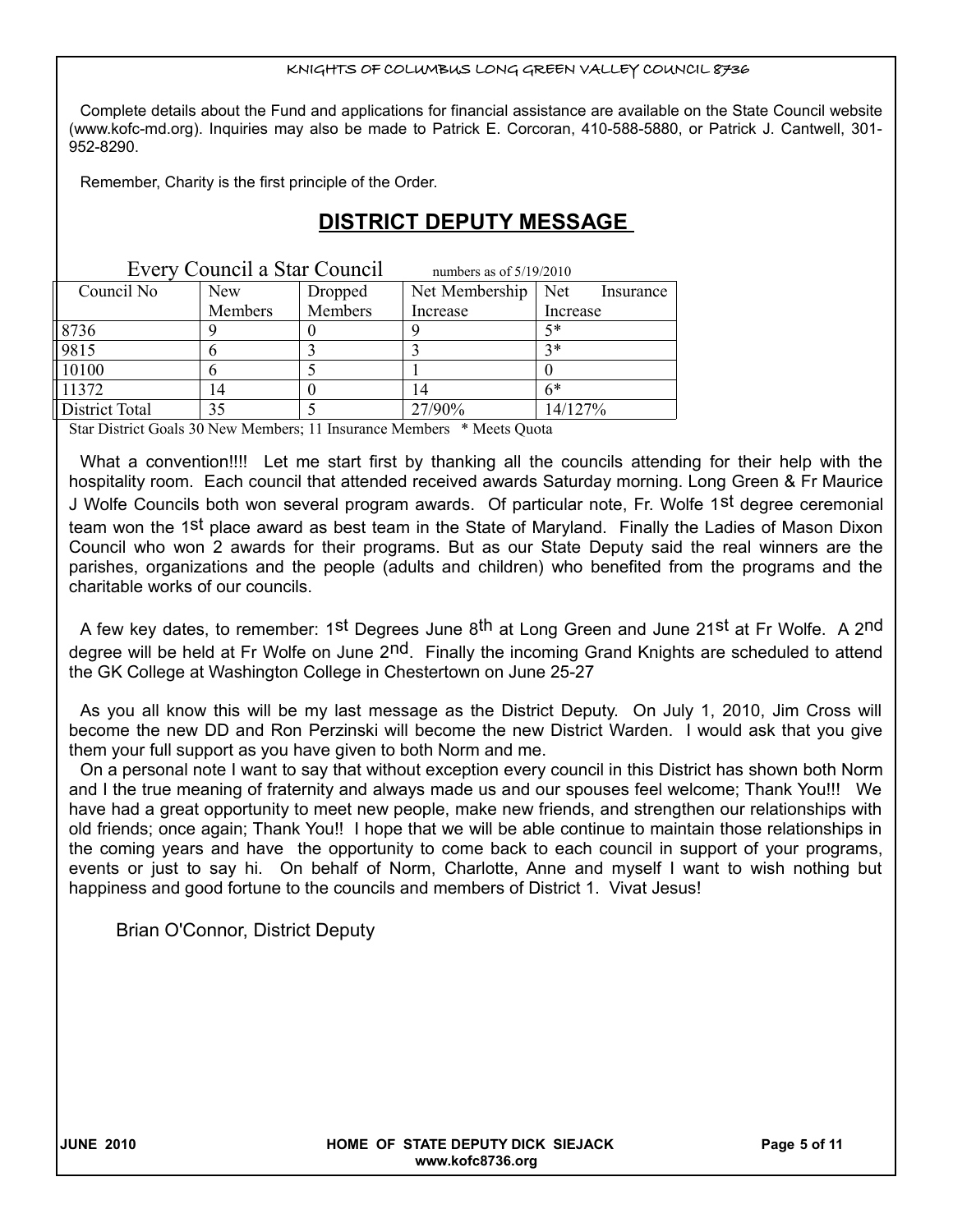### **Baltimore Chapter of Grand Knights News**

The Baltimore Chapter of Grand Knights will hold our June meeting at the home of Cardinal Gibbons Council #2521 (Columbus Gardens in Fullerton). The meeting will be held on our normal 2<sup>nd</sup> Thursday of the month – June 10. The meeting will begin at 8:00 PM.

This month we will hold elections for Chapter Officers. The elected positions are Marshal, Treasurer, Secretary, Vice President and President. Each council is allowed two votes. The council voters are the Grand Knight and the most immediate Past Grand Knight. Should the Grand Knight not be present, then the next most immediate Past Grand Knight will have a vote. Please make plans to have your council represented.

### **FOURTH DEGREE NEWS**

Archbishop John Carroll Assembly 2378; Faithful Navigator Leonard Windsor

The June meeting will be held at Fr. Wolfe Council in Abingdon at the usual time. Looking forward to seeing everyone at the June meeting.



### **MEMBERSHIP CHAIRMAN**

**Jim Schmidt, Sr, PGK; 410-592-8891; snstrngjim@msn.com**

There will be a First Degree Exemplification on June 8 in place of the usual Business meeting as the Business and Social Meetings are exchanged for June. We are planning on there being 4 or 5 new members to be received so please plan to attend to help welcome these new members into the Council.

June starts the summer season of barbeques, picnics and family get-togethers. This can be a good place to approach Catholic men to join our Council.



### **CHURCH ACTIVITIES**

 **Randy Keiser; [mostincorporated@yahoo.com](mailto:mostincorporated@yahoo.com) 410-491-6407**

The adult refreshment stand was once again a big hit at the Spring Fling, and the addition of  $-$  the premium Blue Moon was much hearlded. As a result we went through over 9 half kegs, a majority of it on Friday night. It was like working a Yankee game at Camden Yards, with no let up and even lines at some points. Last year we went through 8 half kegs. Of course we are thankful for the great

weather that encouraged attendance, although the Saturday crowd was hindered by the high winds all day and chilly temperatures at sundown. Unofficially, we had net receipts of about \$3,085 which would result in approximately \$2,468 for the Parish. This also includes over \$250 of costs not covered, which is our contribution to the Parish.

In addition, Brother Eric Schumacher once again handled the roving 50/50 raffles which brought in another \$900 or more. Another great performance and results. Thanks to all of the Brothers who stopped by to help out. Special thanks to Jim Schmidt, Sr. who was our leader and the coordinator with the parish, and also to Jim Jr. and Tom Rowan for their help with the set up and/or tear down/clean up. Others who spent time and helped out include John Caine, Bob Dee, Chris Phillips, Bob McGraw, Larry Polk, Pete Stankoski, Keith Kruse, and Tom Zaegel. Thanks also to Brothers Jim Hoch, Bob McGraw and John Caine for covering the night shift campus guard duties. A special acknowledgement to our future Knight, Tommy Rowan, for his help and support and for co-chairing the entire Parish event with Martha Schumacher, wife of Brother Eric.

| <b>JUNE 2010</b> | HOME OF STATE DEPUTY DICK SIEJACK | Page 6 of 11 |
|------------------|-----------------------------------|--------------|
|                  | www.kofc8736.org                  |              |
|                  |                                   |              |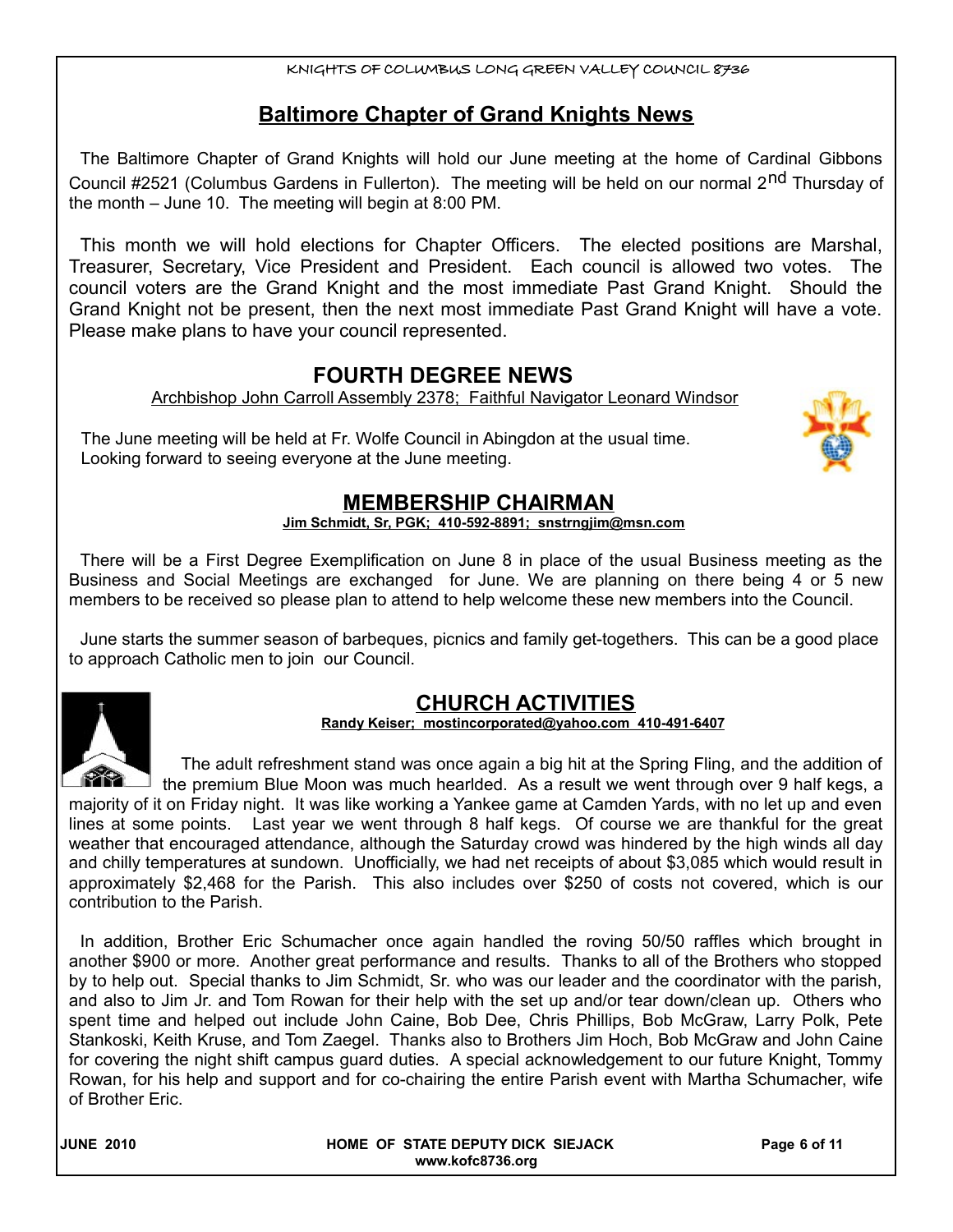### **COMMUNITY ACTIVITIES**

Mike Naumann 410-592-4884 mike.n@pioneernetwork.com

Mark your calendars for the June Community Blood Drive. It will be held on Saturday, June 5th from 7am to 1pm @St, John The Evangelist Parish Hall. This is an opportunity to participate in an activity, and help the community. It will only take an hour or so of your time and is one of the most important activities you could take part in. Your wife, family, neighbors and any children at least 18 years old are encouraged to give. We will also be looking for help with the set up and registration.

Blood Drive chairman Ray Dietz is striving for 100 donors. Spread the word. Any questions kindly call Ray Dietz @ 410-790-7484 or email craytrek@comcast.net

### **COUNCIL ACTIVITIES**

### Fort McHenry Visit Planned

Save the date of Saturday, June 12 for a visit to Fort McHenry for an early celebration of the 223rd anniversary of our nation's flag. (Flag Day is actually June 14, but the Fort is not available to us on either June 13 or 14.) Plan to join your brother Knights and friends, and hopefully some of our Boy Scouts, at the Fort at 10:00AM on June 12.

Tentative plans include a 15 minute introductory film, a guided tour/talk on one of the seminal events in our nation's history - the British attack on Baltimore in 1814 and its consequences, a flag talk on the parade ground with a full size replica of the "First" Star Spangled Banner (weather permitting), and a brief review of some of the more interesting facts about the history of our National Colors. There is an admission fee of \$7.00 for those 16 and over. However, anyone who happens to have a National Park Service pass will be admitted free with up to 3 other people.

Normally there is no food available at the Fort, but we are hoping their small snack stand will be open by June 12. Anyone interested in staying for the afternoon performance of the Fort McHenry Guard is welcome to stay at the Fort for as long as they wish. The Guard is a group of 1814 enthusiasts portraying the various types of troops that defended the Fort and Baltimore in 1814 including a band of musicians playing 1814 style instruments (again, weather permitting).

If you are interested in joining the group on June 12, please contact Bob Cyphers after May 23 by e-mail at rejcy@aol.com indicating "K of C Ft McHenry" in the subject, or phone him at 410-592-6374. Further details will be provided after we have an idea of how many are interested in attending this event. There will also be a sign up sheet available at the Council meetings on May 25 and June 8.

### **FAMILY ACTIVITIES**

jmtrn@aol.com

Brothers, August may seem far, far away but August 1st is our annual crab and council picnic. Mark your calendars for this day because it will be here before you know it. The picnic will be held at the 4-H camp near Rock State Park. If you are interested leave me an email and I will add your name. I will not need any money until July. Prices will be determined soon. If you have any questions send me an email or you can ask me at the council meetings.

**JUNE 2010 HOME OF STATE DEPUTY DICK SIEJACK Page 7 of 11 www.kofc8736.org**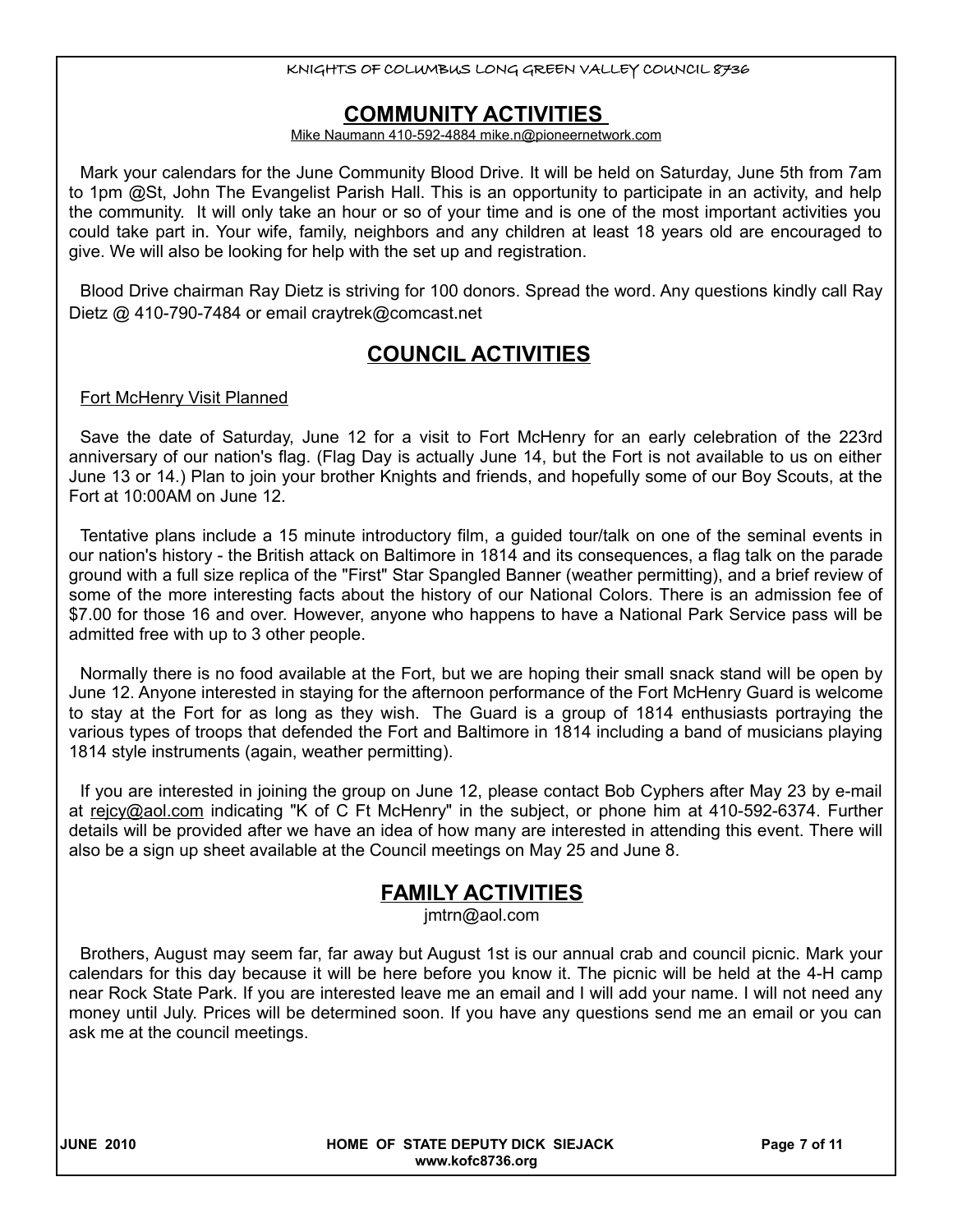## **PRO LIFE**

### **Ed Gibbons PGibb1@aol.com 410-592-2750**

Many thanks to everyone who participated in mother's Day Mary-Gold Program which from all indications was a great hit in our Parish. At each of the Masses on Mother's Day, members of the Council presented about 325 Mothers with a potted Marigold flower for planting along with our good wishes. We are continuing to work with and support the Parish Respect Life Committee.

### **LECTURER'S REPORT**

### **Joe Wenderoth, (410) 491-5918, email lecturer@kofc8736.org**

The May Lecturer program was devoted to showing images from the  $25<sup>th</sup>$  Anniversary Gala and also from the 1st District Hospitality Room at the Ocean City Convention. As always, please advise me of any requests that you may have for Lecturer Programs.

We have several Lecturer programs queued up for the summer, depending on the equipment that is available. These include a web site demonstration, obtaining a free email account instructions, bee keeping and more. June's first meeting is devoted to a First Degree Exemplification and will be considered a social meeting, deferring the business meeting to the fourth Tuesday of June.

Last puzzle answer to the Animal Head puzzle is Fox to Ox. The puzzle was "What animal's name beginning with the letter F, becomes the name of another animal if you drop the first letter? I apologize that the automatic lecturer email link (lecturer@kofc8736.org) was not working. Use joew03@hughes.net until it is fixed.

The puzzle for May follows. You can email (preferred) or snail mail answers to the Lecturer. The Knight's Ladies are also invited to compete as usual this month. The Knight's Ladies responses have been lagging badly.

**June Puzzle.** It's Elementary: Think of a two syllable word that means "elementary". Reverse the two syllables phonetically and get a common two-word phrase meaning "a hospital on board a ship." What are the words?

Good Luck.

### **CHANCELLOR'S REPORT**

### **Bob McGraw, Work 410-887-1828, Cell/Text 443-299-7732, E-mail rsmcgraw@verizon.net**

### **Feel free to contact me if you know of any brother or family member that is in need of prayers.**

Please continue to pray for the following:

### **Brothers:**

Pop Stritzinger John Robinson Gene Messenger John Stansfield Ted Burns

### **Relations:**

Dorothy Foley, mother of Chaplain Father William Foley. William Snowden, Brother in Law of Brother Charles Valle

HOME OF STATE DEPUTY DICK SIEJACK **Fig. 10** Page 8 of 11 **www.kofc8736.org**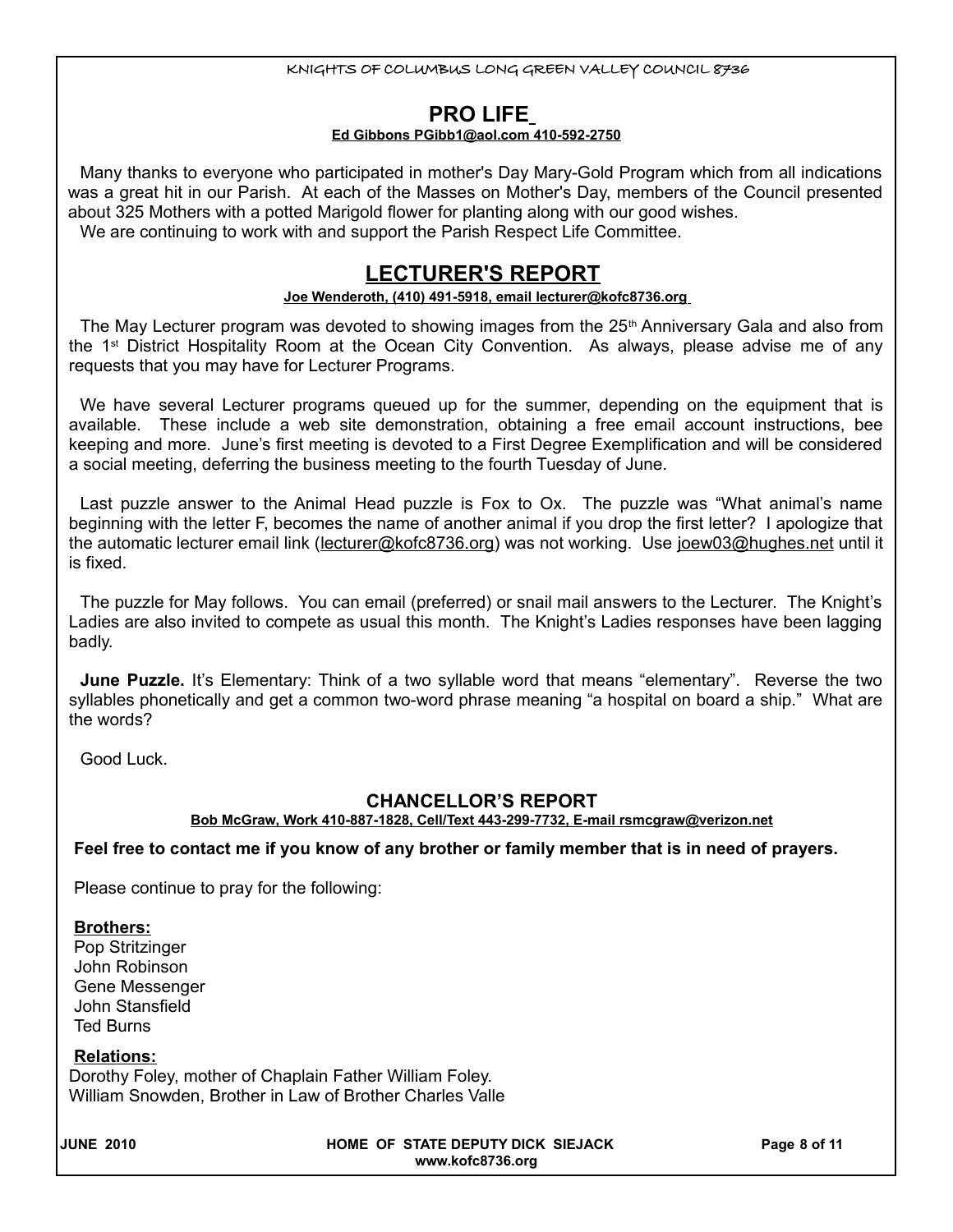Mary Renshaw, Wife of Brother Robert Renshaw Gertrude Gibson, Mother of Brother Sam Gibson Stanley Gibson, Brother of Brother Sam Gibson Catherine, Daughter of Brother Jason Lanham Kathy Gutberlet, Wife of Brother Matt Gutberlet Phyliss Rowan, Mother of Brother Thomas Rowan Doris Duncan, Mother in Law of Brother Thomas Rowan Tory Robinson, Wife of Brother John Robinson Jane Sallese, Wife of Brother Mike Sallese William Schmidt Jr., Brother of Jim Schmidt

### **Deceased**

Tony Ventura, Brother of Brother John Ventura

*NOTE: We have no system of routinely identifying those people whose health has improved to the point that they no longer need to be on the prayer list. Consequently, at the end of each quarter, we will delete all names that have been on the list for three or more months. Anyone with a request should contact the Chancellor, Bob McGraw, at either of the above addresses and they will be listed/reinstated on the prayer list.* 

### **JUNE BIRTHDAYS**

| Ed Cooper              |    | David DiGiorgio       | 8  |
|------------------------|----|-----------------------|----|
| <b>Willie Schammel</b> | 12 | <b>Charles McLeod</b> | 14 |
| <b>Bob Grill</b>       | 20 | John Mayni            | 27 |
| Joe Owens              | 27 | Tom Rowan             | 27 |
| Mike Stritzinger       | 27 | Msgr. Jack Collopy    | 29 |
| Bernie D'Aleo          | 30 |                       |    |

### **BASEBALL GAMES**

We have three games scheduled for the month of June and two games per month thereafter. Although Oriole attendance is not what we enjoyed in previous years, we still need an adequate number of volunteers to staff the stand. The more help that we have, the easier it will be on everyone working. We should be able to take periodic breaks and actually enjoy the activity. Baseball is still a major source of funding of our Council budget and helps us avoid the aggravation of many smaller fund raisers.

Please review the remaining schedule and choose the games that you can work. If you have not signed up at a meeting or been called by one of the callers, contact me, Bob Renshaw at 410-592-8406 or Jim Schmidt at 410-592-8891. You can email me at baltobob@comcast.net.

| 7:05 PM | Fri  | <b>Boston</b>  |
|---------|------|----------------|
| 7:05 PM | Fri  | Mets           |
| 7:05 PM | Fri  | Washington     |
| 7:05 PM | Fri  | Toronto        |
| 7:05 PM | Fri  | Twins          |
| 7:05 PM | Fri  | Chicago        |
| 7:05 PM | Fri  | Rangers        |
| 7:05 PM | Thur | <b>Red Sox</b> |
| 7:05 PM | Fri  | New York       |
| 7:05 PM | Fri  | <b>Tigers</b>  |
|         |      |                |
|         |      |                |

**JUNE 2010 HOME OF STATE DEPUTY DICK SIEJACK Page 9 of 11 www.kofc8736.org**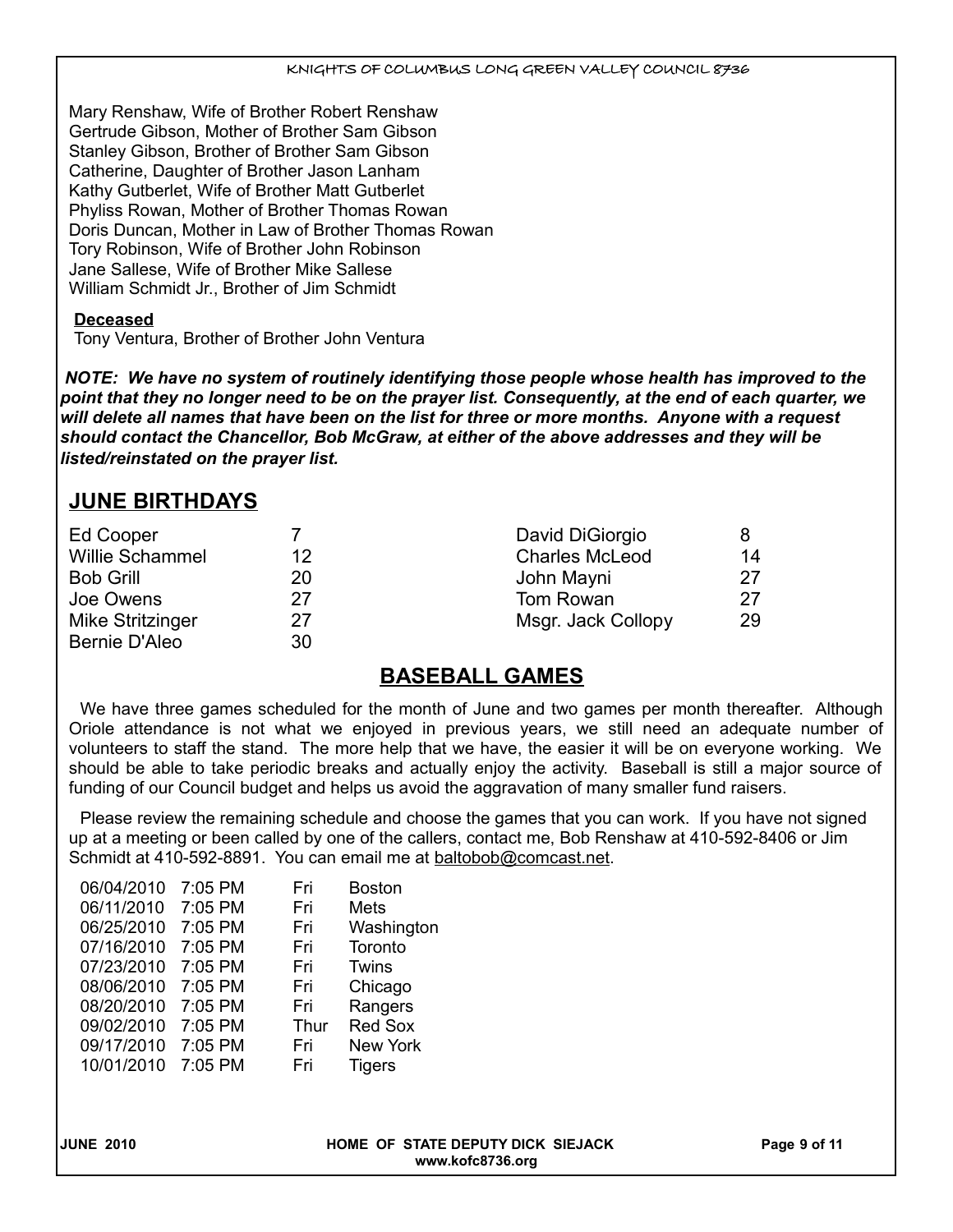## **DATES TO REMEMBER**

| <b>DATE</b>                                                                                        | <b>DAY</b>                                                                                                                                    | <b>TIME</b>                                                                                                                                                          | <b>ACTIVITY</b>                                                                                                                                                                                                                                                                                                                                                                                                                                                                                                                     | <b>LOCATION</b>                                                                                                                                                                                                                                                                                                                                    |  |  |
|----------------------------------------------------------------------------------------------------|-----------------------------------------------------------------------------------------------------------------------------------------------|----------------------------------------------------------------------------------------------------------------------------------------------------------------------|-------------------------------------------------------------------------------------------------------------------------------------------------------------------------------------------------------------------------------------------------------------------------------------------------------------------------------------------------------------------------------------------------------------------------------------------------------------------------------------------------------------------------------------|----------------------------------------------------------------------------------------------------------------------------------------------------------------------------------------------------------------------------------------------------------------------------------------------------------------------------------------------------|--|--|
| <b>JUNE</b>                                                                                        |                                                                                                                                               |                                                                                                                                                                      |                                                                                                                                                                                                                                                                                                                                                                                                                                                                                                                                     |                                                                                                                                                                                                                                                                                                                                                    |  |  |
| 01<br>02<br>03<br>04<br>05<br>05<br>05<br>08<br>10<br>11<br>12<br>17<br>18<br>20<br>22<br>25<br>28 | Tues.<br>Wed.<br>Thurs.<br>Fri.<br>Sat.<br>Sat.<br>Sat.<br>Tues.<br>Thurs.<br>Fri.<br>Sat.<br>Thurs.<br>Fri.<br>Sun.<br>Tues.<br>Fri.<br>Mon. | 7:00 PM<br>7:30 PM<br>7:00 PM<br>7:05 PM<br>7 AM-1PM<br>12:00 PM<br>8:00 PM<br>8:00 PM<br>7:05 PM<br>10:00 AM<br>8:00 PM<br>8:00 PM<br>8:00 PM<br>7:05 PM<br>7:00 PM | <b>First Degree Team Practice</b><br>2 <sup>nd</sup> Degree Exemplification<br><b>Officers Meeting</b><br><b>Baseball Game-Boston</b><br><b>Blood Drive</b><br>Knights Ladies Luncheon<br><b>BCGK Picnic</b><br>Social Meeting and 1 <sup>st</sup> Exemplification<br><b>BCGK Meeting</b><br><b>Baseball Game Mets</b><br><b>Flag Day Celebration</b><br><b>ABJC Meeting</b><br><b>Council Activities Night</b><br><b>Fathers Day</b><br><b>Business Meeting</b><br><b>Baseball Game-Washington</b><br><b>July Officers Meeting</b> | <b>Council Home</b><br>Fr. Wolfe Council<br><b>Council Home</b><br><b>Camden Yards</b><br><b>Parish Hall</b><br><b>Mountain Branch Grill</b><br><b>Stella Maris</b><br><b>Council Home</b><br><b>Camden Yards</b><br>Fort McHenry<br>Fr. Wolfe Council<br><b>Council Home</b><br><b>Council Home</b><br><b>Camden Yards</b><br><b>Council Home</b> |  |  |
|                                                                                                    |                                                                                                                                               |                                                                                                                                                                      | <b>JULY</b>                                                                                                                                                                                                                                                                                                                                                                                                                                                                                                                         |                                                                                                                                                                                                                                                                                                                                                    |  |  |
|                                                                                                    |                                                                                                                                               |                                                                                                                                                                      |                                                                                                                                                                                                                                                                                                                                                                                                                                                                                                                                     |                                                                                                                                                                                                                                                                                                                                                    |  |  |
| 1                                                                                                  | Thurs.                                                                                                                                        | 7:00 PM                                                                                                                                                              | <b>Officers Meeting Changed to June 28</b>                                                                                                                                                                                                                                                                                                                                                                                                                                                                                          |                                                                                                                                                                                                                                                                                                                                                    |  |  |
| 8<br>13                                                                                            | Thurs.<br>Tues.                                                                                                                               | 7:00 PM<br>8:00 PM                                                                                                                                                   | <b>BCGK Meeting</b><br><b>Business Meeting</b>                                                                                                                                                                                                                                                                                                                                                                                                                                                                                      | <b>Council Home</b>                                                                                                                                                                                                                                                                                                                                |  |  |
| 15                                                                                                 | Thurs.                                                                                                                                        | 8:00 PM                                                                                                                                                              | <b>ABJC Meeting</b>                                                                                                                                                                                                                                                                                                                                                                                                                                                                                                                 |                                                                                                                                                                                                                                                                                                                                                    |  |  |
| 16                                                                                                 | Fri.                                                                                                                                          | 7:05 PM                                                                                                                                                              | Baseball game-Blue Jays                                                                                                                                                                                                                                                                                                                                                                                                                                                                                                             | Camden yards                                                                                                                                                                                                                                                                                                                                       |  |  |
| 22                                                                                                 | Thurs.                                                                                                                                        | 7:00 PM                                                                                                                                                              | <b>Officers Installation Rehearsal</b>                                                                                                                                                                                                                                                                                                                                                                                                                                                                                              | St. Johns Church                                                                                                                                                                                                                                                                                                                                   |  |  |
| 23<br>24                                                                                           | Fri.<br>Sat.                                                                                                                                  | 7:05 PM<br>6:30 PM                                                                                                                                                   | <b>Baseball game-Twins</b><br><b>Officers Installation</b>                                                                                                                                                                                                                                                                                                                                                                                                                                                                          | Camden yards<br>St. Johns Church                                                                                                                                                                                                                                                                                                                   |  |  |
| 26                                                                                                 | Mon.                                                                                                                                          | 8:00 PM                                                                                                                                                              | Membership & Programs Seminar                                                                                                                                                                                                                                                                                                                                                                                                                                                                                                       | St. Joseph's Fullerton                                                                                                                                                                                                                                                                                                                             |  |  |
| 27                                                                                                 | Tues.                                                                                                                                         | 8:00 PM                                                                                                                                                              | <b>Council Social Meeting</b>                                                                                                                                                                                                                                                                                                                                                                                                                                                                                                       | <b>Council Home</b>                                                                                                                                                                                                                                                                                                                                |  |  |
|                                                                                                    |                                                                                                                                               |                                                                                                                                                                      |                                                                                                                                                                                                                                                                                                                                                                                                                                                                                                                                     |                                                                                                                                                                                                                                                                                                                                                    |  |  |
|                                                                                                    |                                                                                                                                               |                                                                                                                                                                      |                                                                                                                                                                                                                                                                                                                                                                                                                                                                                                                                     |                                                                                                                                                                                                                                                                                                                                                    |  |  |
|                                                                                                    |                                                                                                                                               |                                                                                                                                                                      |                                                                                                                                                                                                                                                                                                                                                                                                                                                                                                                                     |                                                                                                                                                                                                                                                                                                                                                    |  |  |
|                                                                                                    |                                                                                                                                               |                                                                                                                                                                      |                                                                                                                                                                                                                                                                                                                                                                                                                                                                                                                                     |                                                                                                                                                                                                                                                                                                                                                    |  |  |
|                                                                                                    |                                                                                                                                               |                                                                                                                                                                      |                                                                                                                                                                                                                                                                                                                                                                                                                                                                                                                                     |                                                                                                                                                                                                                                                                                                                                                    |  |  |
| <b>JUNE 2010</b>                                                                                   | Page 10 of 11<br>HOME OF STATE DEPUTY DICK SIEJACK<br>www.kofc8736.org                                                                        |                                                                                                                                                                      |                                                                                                                                                                                                                                                                                                                                                                                                                                                                                                                                     |                                                                                                                                                                                                                                                                                                                                                    |  |  |